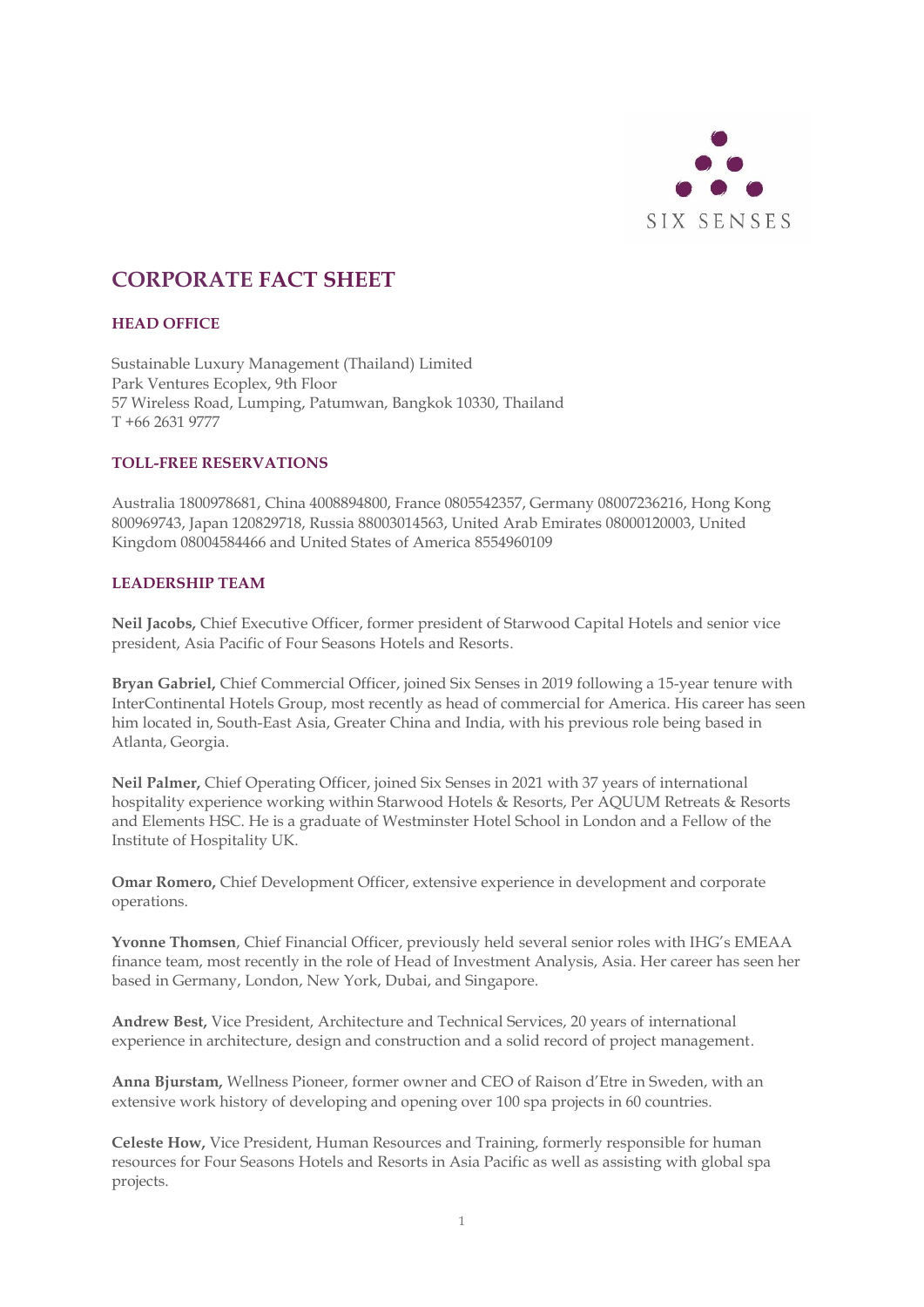**Elena Black,** Vice President, Marketing Communications, joined Six Senses in 2010 with a focus on wellness sales and marketing. Her previous communications roles include renowned destination spas, wellness retreats, and luxury boutique hotels and resorts.

**Jeffery Smith**, Vice President, Sustainability, holds a Master of Environment and Sustainability degree and Bachelor of Applied Science together with a technical background in environmental engineering in the USA.

**Marie Perry,** Vice President, Sales & Marketing, with Six Senses since 2004, with extensive sales and marketing experience.

**Mark Sands**, Vice President, Wellness, joined Six Senses in 2011 as area spa director focusing on spa development while successfully leading spa operations. Recently supporting the launch of Mission Wellness, the group-wide host well-being initiative.

## **NUMBER OF EMPLOYEES** 3,350

## **ABOUT SIX SENSES**

From its beginnings in 1995, Six Senses quickly became recognized as the hospitality industry's pioneer of sustainable practices, demonstrating that responsibility can be successfully wedded to uncompromised high-end facilities.

Whether on a remote private island, snowy mountain hideaway, desert dune, lush forest, rugged tundra, wine estate or in the middle of a lively lounge in the city, the enduring Six Senses vision remains as strong as ever: *To help people reconnect with themselves, others and the world around them.*

This vision flows through everything – from building design and food preparation to social and environmental choices and the way each property welcomes guests. It also works inwards as well as outwards, to provide a safe, meaningful and empathetic culture for hosts too. This ensures consistent quality without being formulaic, with each property free to infuse its own local touch.

#### **BRAND VALUES**

The Six Senses brand was born from the belief that to live is to connect, whether that means through the big things such as meaningful work or values or the simple things such as a moment of joy shared with loved ones, or paddle in sea on a sunny day. Experiencing connection awakens people's senses so that they feel alive, to the outside world, the inside world, or the invisible world of love, purpose and spirituality. This belief is central to the Six Senses name.

- While being part of the local fabric and culture, Six Senses is very much in tune with the wider world.
- It offers crafted guest experiences to stimulate, energize and revitalize the human spirit, delivered by global experts from a wide range of backgrounds.
- The hospitality is intimate, and the emotionally intelligent approach to service begins with empathy.
- Wellness is integrated into all offerings, delivered with science, spirit and connection for body, mind and soul.
- The responsible and caring attitude of Six Senses is intrinsic to the brand and extends to employees and local communities in which Six Senses operates.
- Finally, the Six Senses aesthesis has a touch of quirkiness, which supports delightful and unexpected surprises, delivered out of constant curiosity and willingness to challenge the norm.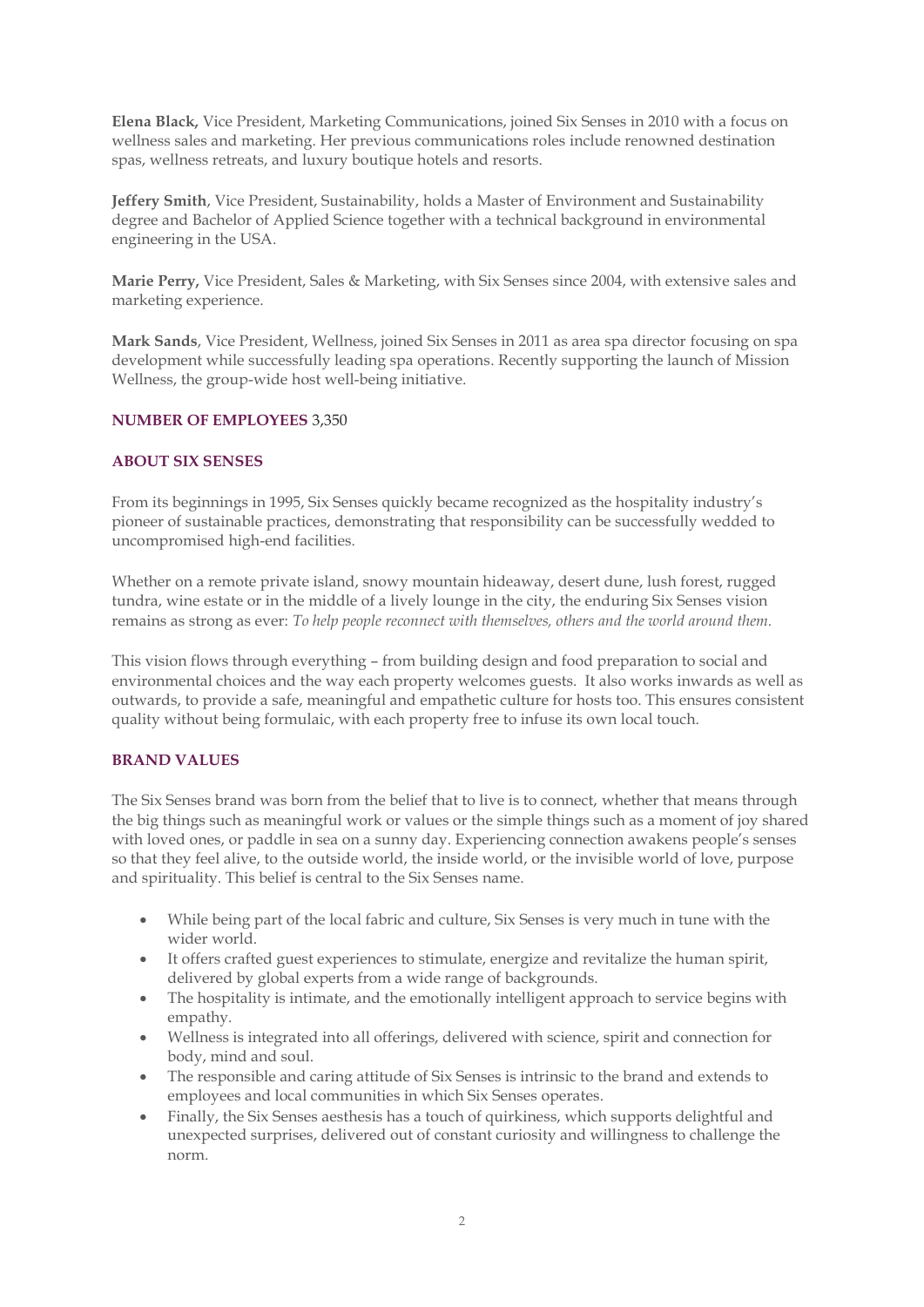All aspects of the Six Senses Hotels Resorts Spas operations, including the Evason brand, embrace these same Six Senses values, which help to define the brand.

## **OUR BRANDS**

**Six Senses Hotels Resorts Spas** manages 17 hotels and resorts and 26 spas in 20 countries under the brand names Six Senses, Evason and Six Senses Spas, and has signed a further 34 properties into the development pipeline. Six Senses is part of the IHG Hotels & Resorts family.

**Six Senses Hotels and Resorts**: a leadership commitment to community, sustainability, emotional hospitality, wellness and design, infused with a touch of quirkiness. Whether an exquisite island resort, mountain retreat or urban hotel, the vision remains the same: to reawaken people's senses so they feel the purpose behind their travels and ultimately reconnect with themselves, others and the world around them.

**Six Senses Spas**: a wide range of holistic wellness, rejuvenation and beauty treatments administered under the guidance of expert therapists in all resorts as well as at 10 additional standalone spas. The high-tech and high-touch approach guides guests on their personal path to well-being, taking them as deep as they want to go.

**Six Senses Residences**: indulgent living as nature intended, providing all the unique amenities of a resort life community, while retaining the intimacy and personal touches of a beautifully-appointed private villa or apartment. Each is an appreciating long-term investment to be cherished for generations to come with immediate benefits including fine dining, pioneering wellness programming and exclusive status at other resorts worldwide.

**Evason**: a strong value focus with a vast array of personal guest experiences that the whole family will love, while sharing the Six Senses philosophy of uncompromised social and environmental responsibility.

As of June 30, 2021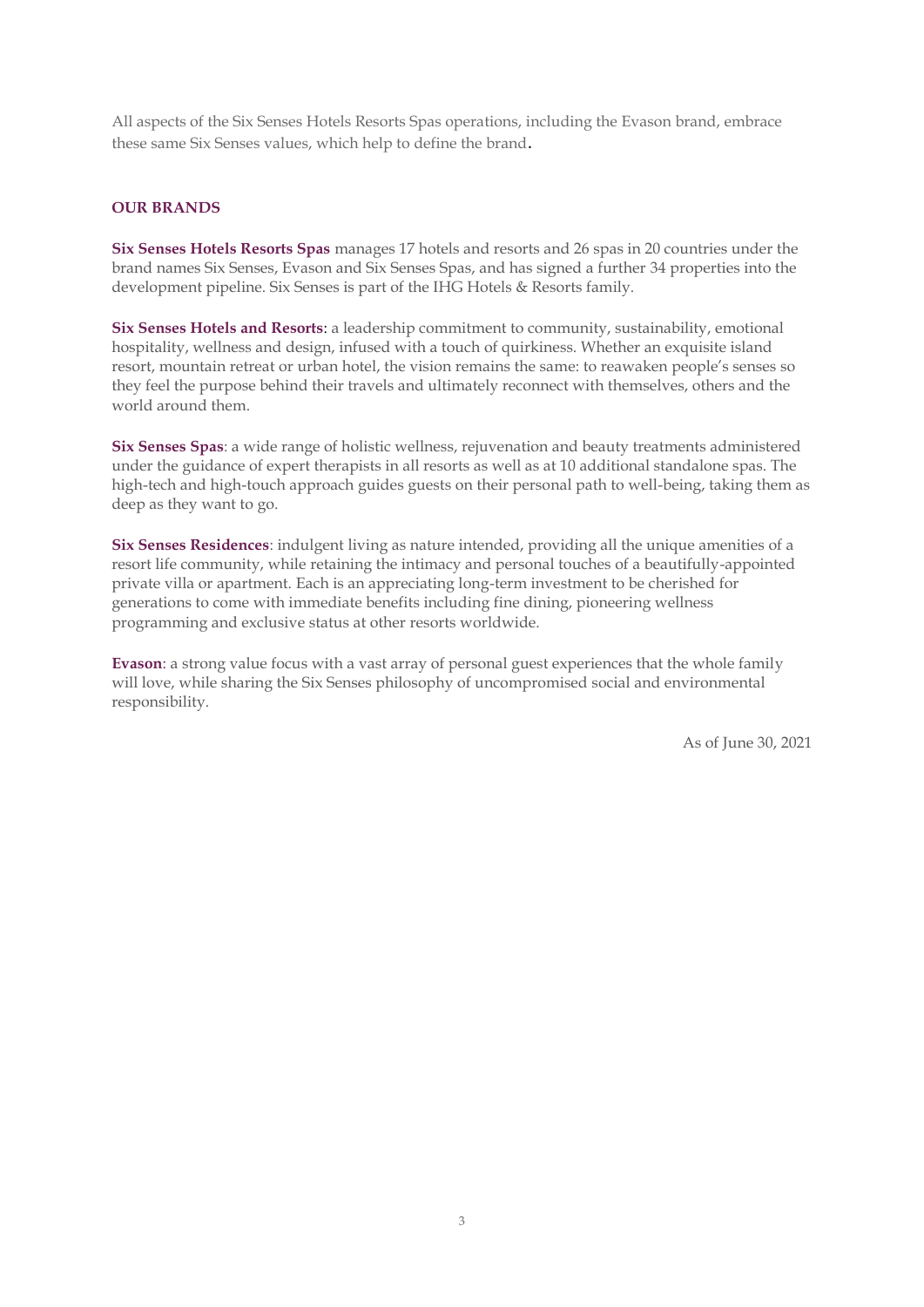# **OUR PRESENCE**

| Six Senses hotels, resorts and spas | <b>Guest rooms/residences</b> | <b>Opening date</b> |
|-------------------------------------|-------------------------------|---------------------|
| <b>Bhutan</b>                       |                               |                     |
| Six Senses Thimphu                  | 25                            | April 2019          |
| Six Senses Punakha                  | 19                            | April 2019          |
| Six Senses Paro                     | 20                            | April 2019          |
| Six Senses Gangtey                  | 9                             | October 2019        |
| Six Senses Bumthang                 | 9                             | March 2020          |
| <b>Brazil</b>                       |                               |                     |
| Six Senses Botanique                | 18                            | February 9, 2021    |
| Cambodia                            |                               |                     |
| Six Senses Krabey Island            | 40                            | March 1, 2019       |
| China                               |                               |                     |
| Six Senses Qing Cheng Mountain      | 122                           | September 1, 2015   |
| Fiji                                |                               |                     |
| Six Senses Fiji                     | 24 / 26                       | April 14, 2018      |
| Indonesia                           |                               |                     |
| Six Senses Uluwatu, Bali            | 103                           | August 1, 2018      |
| <b>Israel</b>                       |                               |                     |
| Six Senses Shaharut                 | 60                            | August 6, 2021      |
| Maldives                            |                               |                     |
| Six Senses Laamu                    | 97                            | April 2, 2011       |
| Oman                                |                               |                     |
| Six Senses Zighy Bay                | 82                            | November 15, 2008   |
| Portugal                            |                               |                     |
| Six Senses Douro Valley             | 60                            | July 15, 2015       |
| Spain                               |                               |                     |
| Six Senses Ibiza                    | 116                           | July 10, 2021       |
| <b>Thailand</b>                     |                               |                     |
| Six Senses Samui                    | 67                            | November 2004       |
| Six Senses Yao Noi                  | 56                            | November 2007       |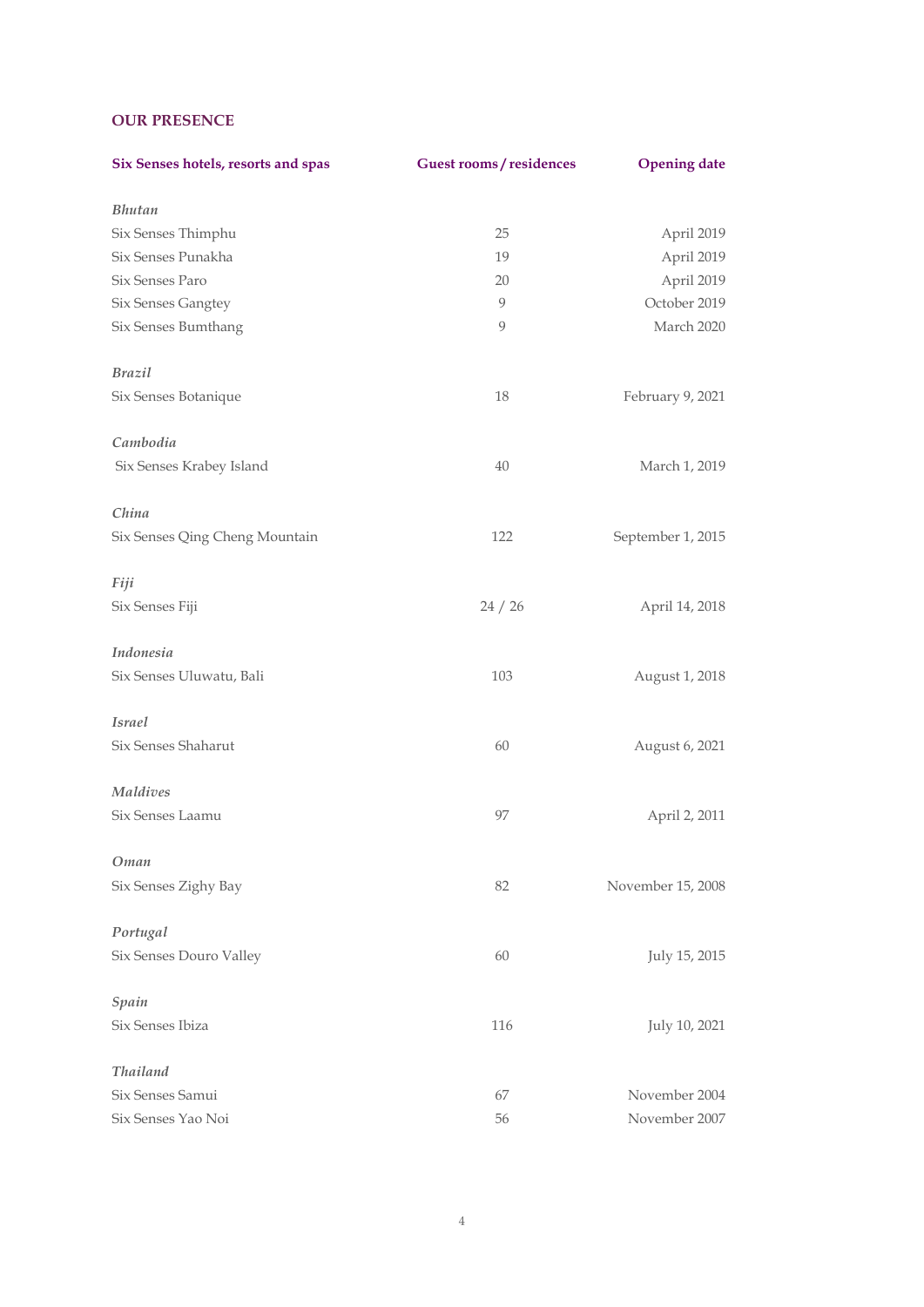| Turkey                               |           |                     |
|--------------------------------------|-----------|---------------------|
| Six Senses Kaplankaya                | 141 / 149 | May 1, 2018         |
| Six Senses Kocatas Mansions          | 45        | September 2019      |
| Vietnam                              |           |                     |
| Six Senses Con Dao                   | 35/15     | December 20, 2010   |
| Six Senses Ninh Van Bay              | 59        | November 4, 2004    |
| Seychelles                           |           |                     |
| Six Senses Zil Pasyon                | 30/17     | October 1, 2016     |
| France                               |           |                     |
| Six Senses Residences Courchevel     | 52        | December 2015       |
| <b>Evason resorts</b>                |           |                     |
| Evason Ana Mandara                   | 74        | September 1997      |
| Six Senses resorts under development |           | <b>Opening date</b> |
| Austria                              |           |                     |
| Kitzbuehel Alps                      |           | 2023                |
| <b>Belize</b>                        |           |                     |
| Cayo Rosario and Secret Beach        |           | 2025                |
| China                                |           |                     |
| Yangshuo                             |           |                     |
| Ecuador                              |           |                     |
| Galapagos                            |           |                     |
| Costa Rica                           |           |                     |
| Papagayo                             |           |                     |
| France                               |           |                     |
| Loire Valley                         |           |                     |
| Grenada                              |           |                     |
| La Sagesse                           |           | 2022                |
| <b>Iceland</b>                       |           |                     |
| Össurá Valley                        |           |                     |
| India                                |           |                     |
| Fort Barwara                         |           | 2021                |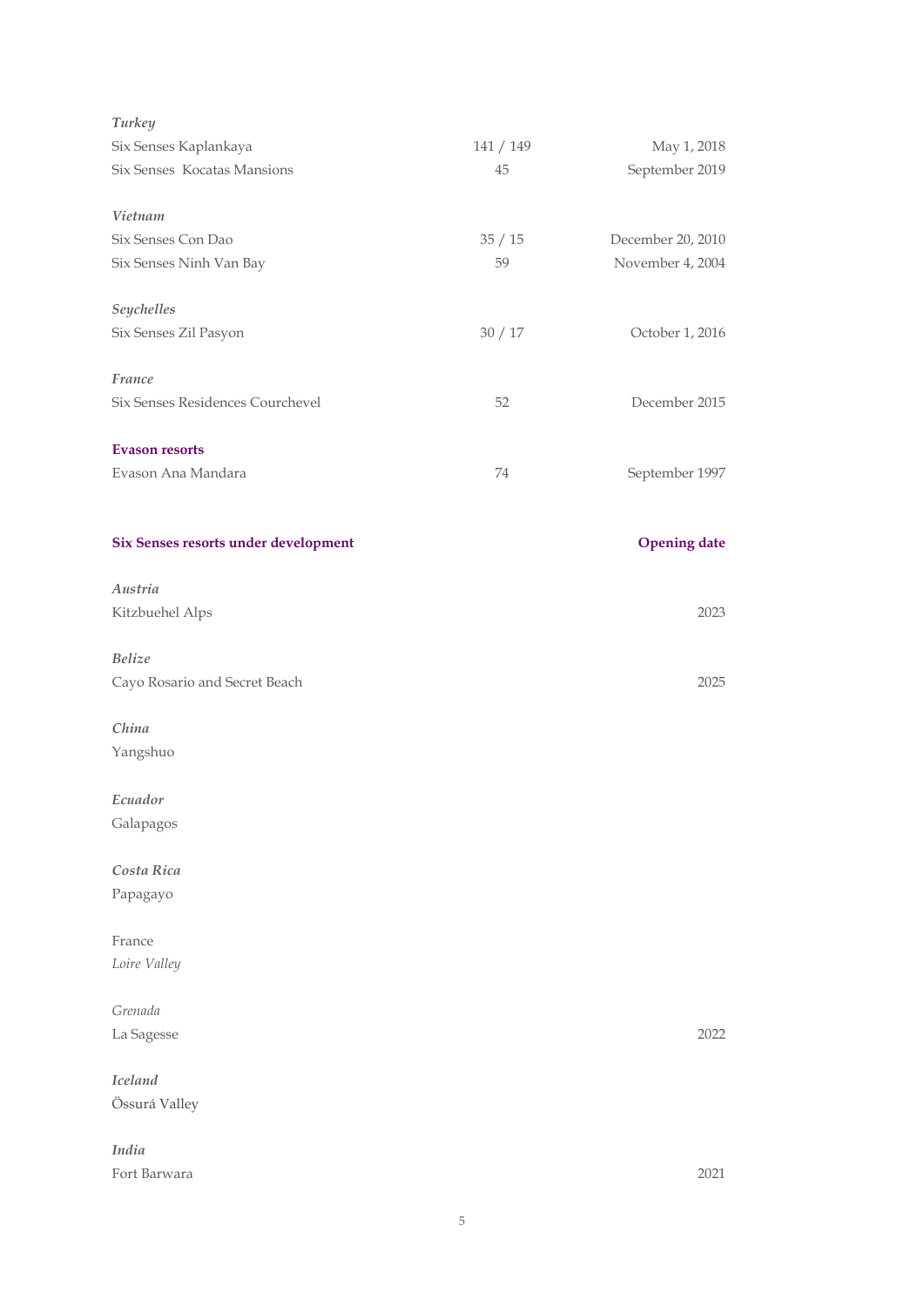| <b>Italy</b>         |      |
|----------------------|------|
| Rome                 | 2022 |
| Umbria               | 2023 |
| Maldives             |      |
| Kanuhura             | 2022 |
| Switzerland          |      |
| Crans-Montana        | 2022 |
| <b>Thailand</b>      |      |
| The Forestias        | 2023 |
| United Kingdom       |      |
| London               | 2023 |
|                      |      |
| <b>United States</b> |      |
| New York             | 2022 |

## **Six Senses spas at partner locations**

*Dominican Republic* Punta Cana Resort & Club, Punta Cana

France *Six Senses Residences Courchevel*

# *Greece*

Porto Elounda Deluxe Resort, Crete The Belvedere, Mykonos

*Maldives* Soneva Fushi, Kunfunadhoo Island, Baa Atoll

*Spain* Puente Romano Beach Resort, Marbella

*Switzerland* The Alpina, Gstaad

*Thailand* Soneva Kiri, Koh Kood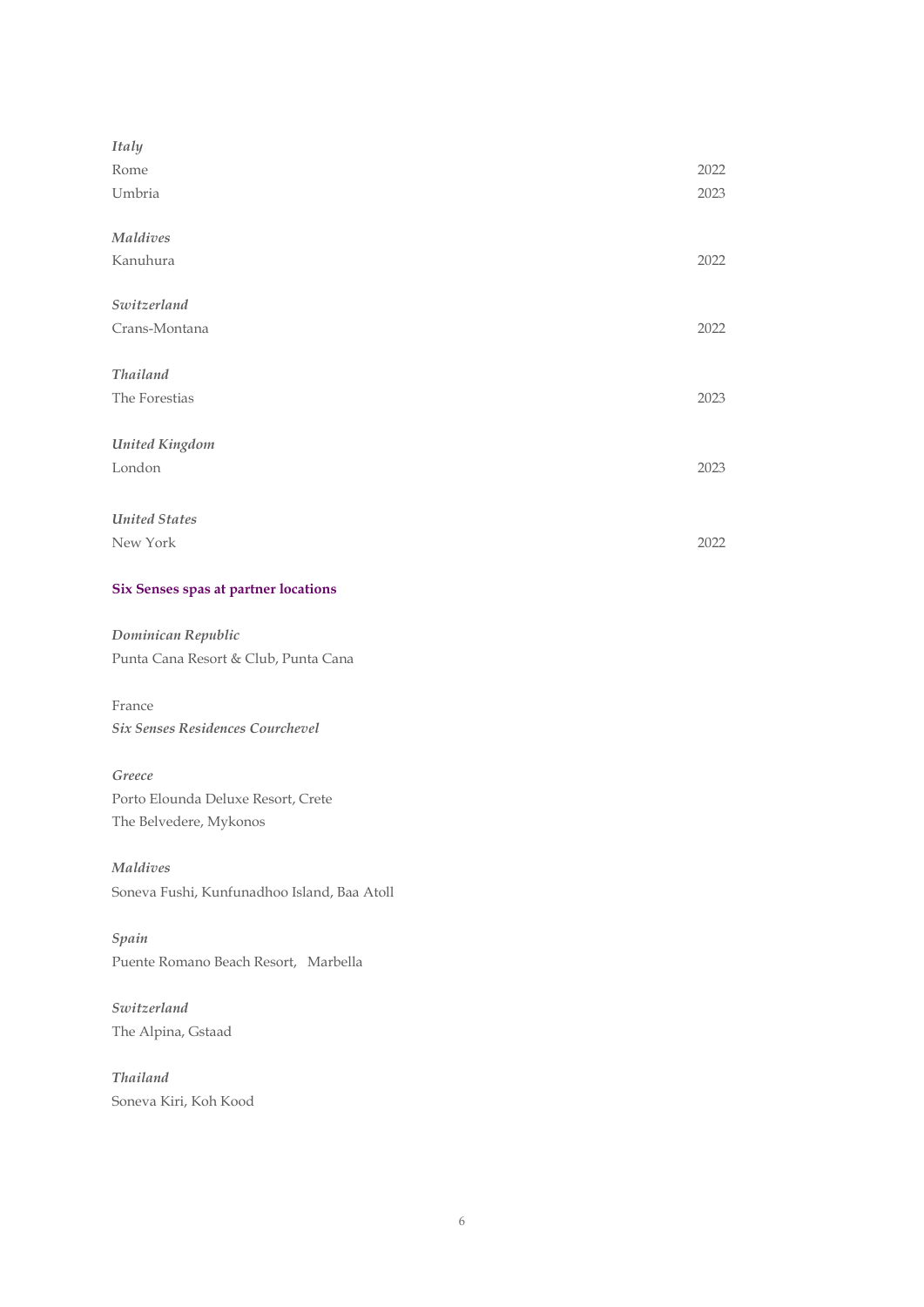## **SUSTAINABILITY**

When it comes to sustainability, Six Senses ensures its actions are measurable and meaningful. These include the environmental performance of each property, support for the preservation of natural and cultural heritage, and enhancing social and economic benefits to local communities wherever Six Senses operates.

Being located in places of great beauty and close to nature, Six Senses resorts and hotels often have biodiversity opportunities to preserve, protect and rebuild environments that range from coral reefs to lush jungle. Each resort demonstrates an unswerving commitment to protect endangered species on land and in water. Urban locations we are dedicated to strengthening the fabric of local culture and community. Six Senses deals only with suppliers who share this commitment.

In 2017, Six Senses took its leading position in sustainability one step further with the launch of Earth Lab. From Vietnam to Portugal, and Seychelles to Thailand, Earth Lab is the place where each property showcases its concrete efforts to reduce consumption, produce locally and support communities and ecosystems. Guests are invited to visit Earth Lab to reconnect with the natural world and learn some simple life-hacks that will allow them to make a difference.

No plastic straws since 2016 and millions of plastic bottles eliminated every year thanks to producing and bottling drinking water (in glass bottles) on site and working with suppliers. Plans are now well underway to eliminate the rest. The audacious goal: to be completely free of plastic by the year 2022.

Under the leadership of Jeff Smith, Vice President of Sustainability, Six Senses remains at the leading edge of sustainable tourism best practices, focusing on four key areas:

### *Self-Sustaining – Operating in a manner without impact to the local and global community or environment.*

This means operating from a platform of "Waste to Wealth", collecting and recycling waste where possible, composting to support on-site organic gardens and reusing wastewater for irrigation. All hotels provide high quality drinking water without the use of plastic bottles.

# *Responsible Building Practices – Living for today and planning for tomorrow.*

In all development, design and daily operations, Six Senses acts responsibly to measure and minimize its carbon footprint and impact on the environment, all through active management of energy, water, waste, biodiversity, purchasing and chemicals usage. All hotels set annual goals to reduce carbon and stay within limits set forth in the Paris Agreement.

# *Legacy – Aware that all decisions and actions matter not just for today, but also for the many tomorrows, as legacy makers for future generations.*

Six Senses fosters strong relationships with local communities and works closely to get them involved in sustainable activities. Schools are frequently invited to Six Senses properties and Earth Labs, leaving a legacy through planting the seed of sustainability through knowledge and empowerment in younger generations.

## *Social Equity – Recognizing that everyone is part of a global community on a shared Earth, with collective responsibility for the health and well-being of each other and the planet.*

All properties have in place a sustainability fund, which is comprised of 0.5 percent of revenues, soft toy sales and 50 percent of water sales. That money is used locally, at each property, on socially - or environmentally focused projects. Investments are made in a manner that supports equal access to an improved quality of life for all.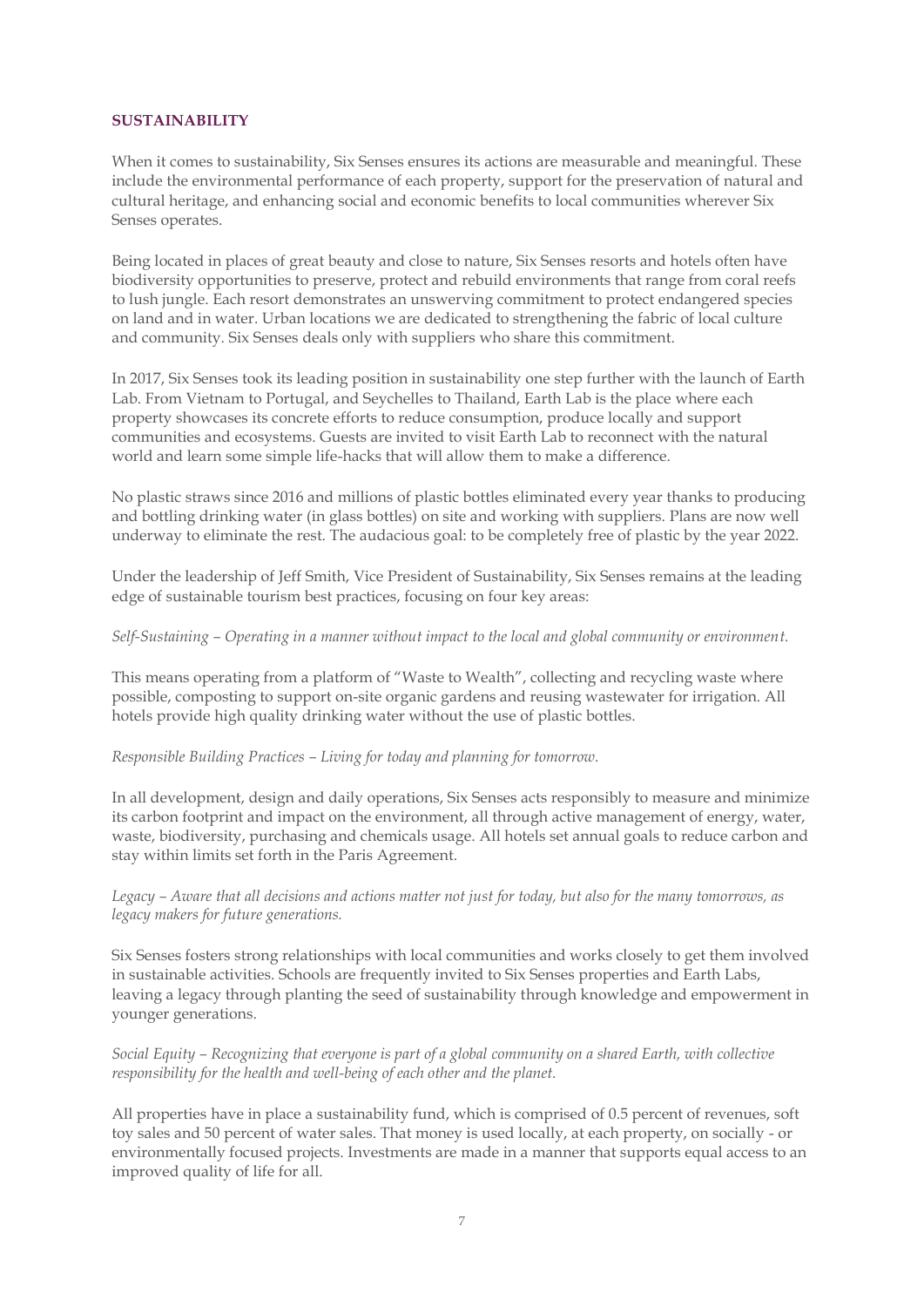#### **SPA AND WELLNESS**

Six Senses Spas offers a layered approach to wellness that unites a pioneering spirit with holistic wellness, rejuvenation and beauty treatments that go beyond ordinary. Guests can surrender to the ministrations of expert therapists in all Six Senses properties and standalone spas.

This intuitive mix of science and human awareness results in high-tech and high-touch therapies that guide guests on a personal path to growth and reconnection, taking them as deep as they want to go.

The overarching philosophy, Six Senses Integrated Wellness, is founded on several building blocks, including sleep health, eating wholesome food and personalized wellness. The latter is for guests who want to venture out a bit further and discover more about their health. A non-invasive screening measures key physiological markers, and the results enable Six Senses wellness experts and Visiting Practitioners to provide lifestyle and nutritional advice, and design a personal program of spa treatments, yoga, fitness, and wellness activities based on the preventative principles of Eastern medicine and results-oriented Western influences.

Personalized programs help to address the most common concerns around digestion, weight loss, elimination of built up toxins, weakened immune system, sleep, stress relief, muscle toning or building better stamina. They also help guests achieve their full potential should they wish to be challenged and improve their current performance.

Wellness Days bring together techniques, treatments, and activities to help build a stronger body, improve mental clarity and achieve a deeper sense of balance and fulfillment. They allow for time to reset during a full-day immersion. They include Boost Your Immunity, Love Your Heart and Mind Your Brain.

Available at selected resorts, multi-day retreats and immersions provide a playful and friendly space to detach from the narrative of daily life, explore new beginnings, allowing guests to become someone new and access new possibilities of being. Each has a specific focus, but all are guided by experts to encompass wellness, personal growth, nutrition, relationships, self-care and more. Everyone works as a group so even if guests are traveling solo, they are not alone. There is a strong sense of community and togetherness that propels guests towards achieving their goals, so they leave with a peaceful mind, a strong and healthy body and friends for life.

# **SLEEP WITH SIX SENSES**

Sleep With Six Senses has been developed in close collaboration with internationally renowned Sleep Doctor Michael J. Breus Ph.D. It starts with an online questionnaire allowing a dedicated Sleep Ambassador to understand the relationship a guest has with sleep, and fine-tune the guest bedroom, bedding and linens to ensure all preferences are noted to ensure optimum sleep conditions.

Building upon these quality basics, guests who wish to learn more about improving their quality of sleep can upgrade their sleep experience. This includes a selection of specially developed and sourced sleep aids, professional guidance, and a personalized program of spa treatments and activities.

Before they depart, each guest is provided with sleep tips and details on how to purchase any of the products they used during their stay to prolong their quest for a good night's rest when home.

# **EAT WITH SIX SENSES**

Eat With Six Senses is another pillar of the Six Senses Integrated Wellness philosophy and approach to food and drink – to ensure guests always leave feeling better than when they arrived. It is based on the guiding principles of natural ingredients, local and sustainable, and less is more, helping guests to